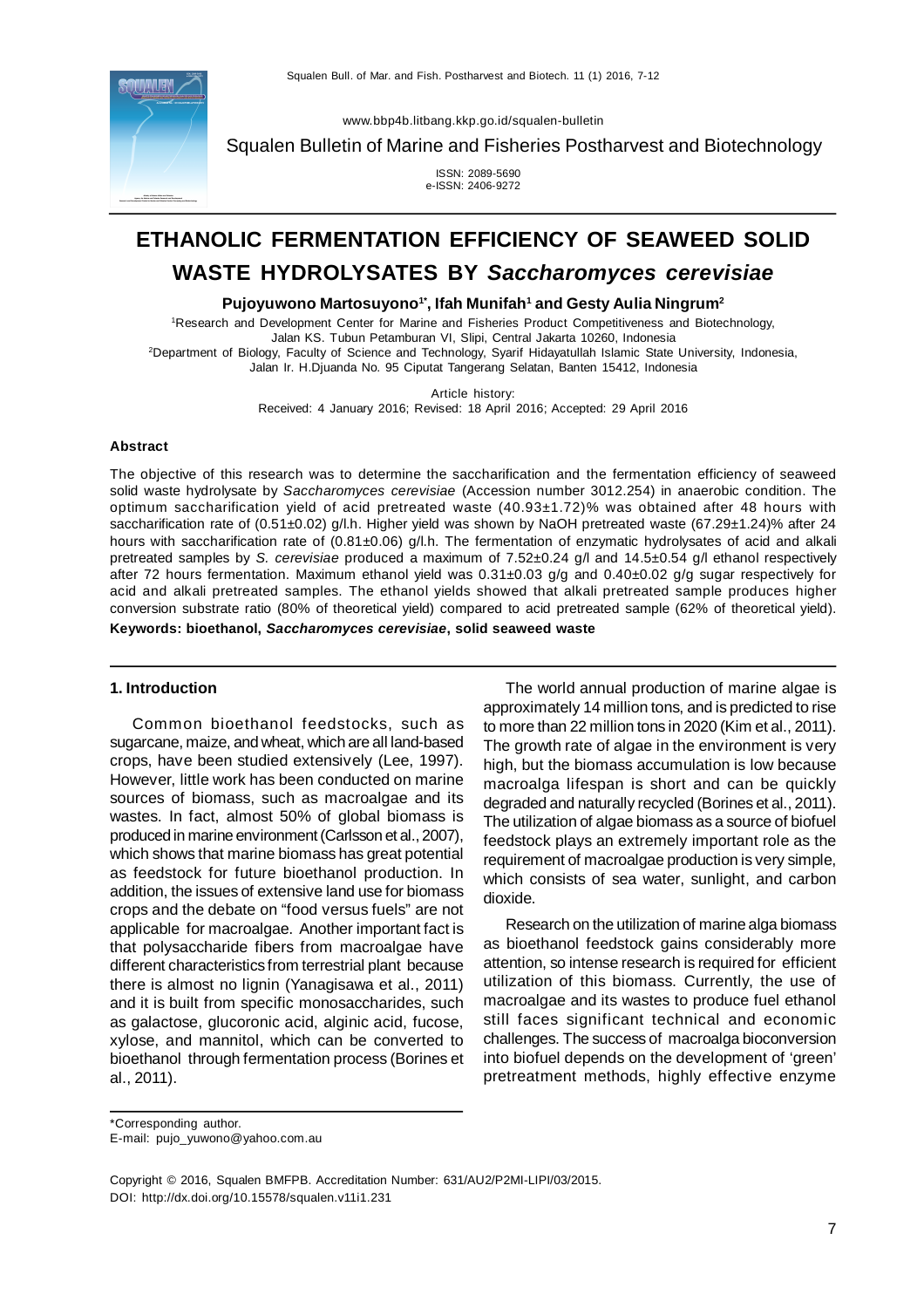systems, and efficient microorganisms to convert fermentable sugars into ethanol.

The fermentation process of hydrolysates is a crucial stage as the monosaccharides produced from the saccharification process of seaweed waste consist of glucose and other monosaccharides, which are not the normal substrate for *Saccharomyces cerevisiae*, an ethanol that produces yeast (Setyaningsih et al., 2012). Previous research on the optimization of pretreatment and saccharification produces high content of reduced sugar, which is comparable to other techniques of those on raw seaweed sugar as the substrate (Martosuyono et al., 2015). However, the bioconversion efficiency of fermentable sugar produced by acid/alkali pretreatment by *S. cerevisiae* fermentation into ethanol needs more research. The objective of this research was to determine the saccharification and fermentation efficiency of seaweed solid waste hydrolysate by S. *cerevisiae* in anaerobic condition.

## **2. Material and Methods**

# *2.1. Raw Materials*

The seaweed solid waste was taken from smallscale agar processing unit in Pameungpeuk, District of Garut, West Java. The material was sun dried and grounded to size 20-80 meshes prior to the pretreatment and prior to its use as fermentation substrate. *Saccharomyces cerevisiae* yeast was obtained from Gadjah Mada University (UGM) Culture Collection (Accession number 3012.254), which was maintained on PDA medium at  $4 \degree C$  prior to fermentation.

## *2.2. Dilute Acid and Alkali Pretreatment*

The dilute acid and the alkali pretreatment of solid seaweed waste were carried out at 121  $\degree$ C for 1% sulfuric acid (w/v) and 4% NaOH (w/v) for 30 minutes. The ratio of waste: acid/alkali was 1:5 (1 g of sample added by 5 ml of acid/alkali). The insoluble residue was separated through filtration and was washed thoroughly with hot water. The solid residue was dried in the oven and was milled for enzymatic saccharification experiment.

## *2.3. Enzymatic Saccharification*

A crude cellulase enzyme was used in this experiment for the saccharification procedure. The enzyme was purchased from Pulp and Paper Research Center, Ministry of Industrial Affairs in Bandung. The saccharification process was conducted at 50 U/g substrate concentration at 50  $\degree$ C for 48 hours. The concentration of sugar reduction was analyzed at 0, 6, 12, 18, 24, 36 and 48 hour. Sugar concentration was measured by reacting the saccharification product with 3,5-dinitrosalycilic acid (DNS) and read at 575 nm absorbance. The rate of saccharification process and the yield of saccharification were calculated as follows (Kumar et al., 2013; Tan & Lee, 2014):

| Saccharification | Amount of<br>Amount of sugar<br>initial sugar<br>at certain point |
|------------------|-------------------------------------------------------------------|
| rate $(q/L.h)$   | Time (h)                                                          |
| Saccharification | Amount of sugar<br>during hydrolysis                              |
| yield (%)        | Amount of<br>holocellulose in initial<br>substrate x 1.1          |

#### *2.4. Fermentation*

The stock cultures of *S. cerevisiae* was maintained in YMGP media with the composition of 5 g/l yeast extract, 5 g/l maltose, 40 g/l glucose, and 5 g/l peptone, incubated at room temperature for 24-48 hours as a starter. The starter was then inoculated in a media containing seaweed solid waste hydrolysate enriched with 10 g/l yeast extract, 1.0 g/l  $(\text{NH}_4)_2\text{SO}_4$ , 1.0 g/l K $_{\textrm{\tiny{2}}}$ HPO $_{\textrm{\tiny{4}}}$  and 0.5 g/l MgSO $_{\textrm{\tiny{4}}}$ .7H $_{\textrm{\tiny{2}}}$ O for 72 h at 30 °C in 250 ml of Erlenmeyer flask. The flasks were put in an anaerobic jar with oxoid anaerobic generation kit. Fermentation was carried out in shaker incubator with set temperature at 30  $\degree$ C and 150 rpm. The ethanol concentration and sugar residue were analyzed at 2, 4, 8, 12, 24, 36, 48, and 72 hours. The efficiency of substrate utilization and the yield of ethanol production were calculated. As an index to evaluate the conversion efficiency from sugar to ethanol in the fermentation, the overall ethanol yield was defined as follows (Kumar et al., 2013; Tan & Lee, 2014):

| Sugar uptake | Amount of sugar<br>consumption at certain time |                             |      | $x$ 100 |                 |
|--------------|------------------------------------------------|-----------------------------|------|---------|-----------------|
| ratio (%)    |                                                | Initial sugar concentration |      |         |                 |
|              | Concentration of ethanol                       |                             |      |         |                 |
| Ethanol      | produced                                       |                             |      |         | $x$ 100 $x$ 100 |
| yield (%)    | Initial sugar concentration                    |                             | 0.51 |         |                 |

where, 0.51 indicates the theoretical ethanol yield (0.51 g-ethanol/g-sugar). Moreover, to evaluate sugar consumption and conversion efficiency, we used sugar uptake ratio and ethanol yield. The sugar uptake ratio was defined as the percentage of the amount of sugar consumed during fermentation divided by the amount of sugar at the start of the fermentation. Ethanol yield was defined as the amount of ethanol produced divided by the amount of sugar consumed during fermentation.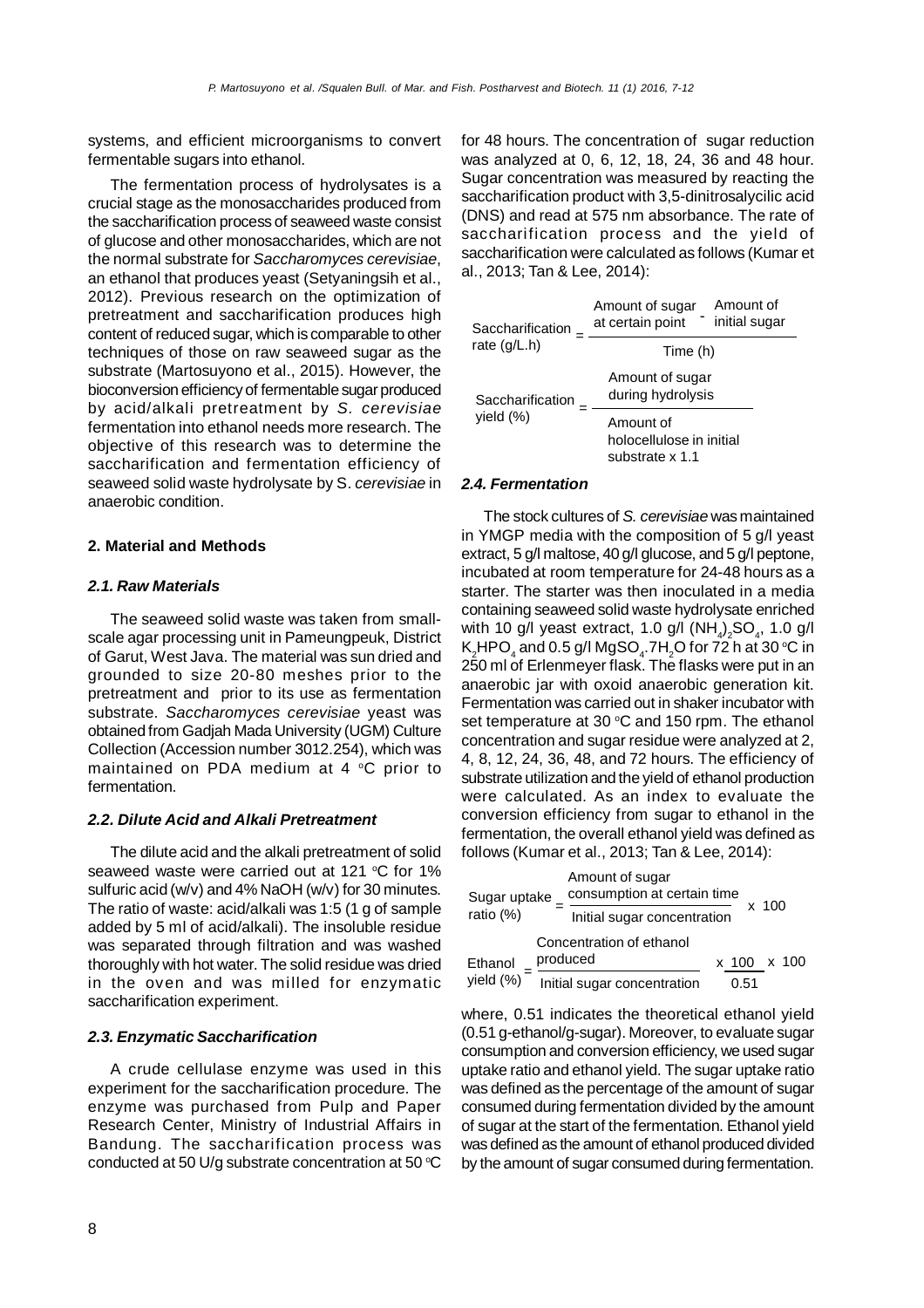## **3. Results and Discussion**

The holocellulose (cellulose plus hemicellulose) content of the sample was found to be approximately 35%. The ratio of hemicellulose and cellulose is very low. As the hemicelluloses content of the sample was extremely lower than alpha-cellulose, this suggests that mild pretreatment of the sample prior to bioethanol production is needed. Through pretreatment, hemicellulose components may be solubilized to monomeric sugars, such as xylose, arabinose, and galactose, making the cellulose more accessible for enzymatic breakdown.

The content of seaweed solid waste cellulose after pre-treatment using  ${\sf H_2SO}_4$  increased to 33% and 44% from the initial concentration of 20%. However, through NaOH treatment, the cellulose content increased to more than 80%. It means that alkali pre-treatment effectively removes any unwanted contents other than cellulose. As shown by statistical analysis (ANOVA), the cellulose content of waste pretreated by NaOH was significantly different than those pretreated by sulfuric acid at 95% confident level.

## *3.1. Enzymatic Saccharification*

The profiles of enzymatic saccharification of acid and alkali pretreated seaweed solid waste are shown in Figure 2 and 3. The time course of enzymatic saccharification of seaweed solid waste exhibited a regular increase in sugar release, both in acid and alkali pretreated waste. The maximum sugar concentration of acid pretreated waste was (25.08±0.72) g/L sugar at 36 hours and (41.23±0.84) g/L sugar for NaOH pretreated waste at 24 hours, which remained almost constant thereafter (Figure 1 and 2). The maximum rate of acid and alkali pretreated seaweed waste saccharification was (0.72±0.06) g/ L.h at 24 hours for acid pretreatment and (2.61±0.09) g/L.h at 12 hours for NaOH pretreatment. The saccharification rate for both pretreatments declined gradually after 24 hours for acid pretreatment and 12



Figure 1. Enzymatic hydrolysis of 1%  $H<sub>2</sub>SO<sub>4</sub>$  pretreated seaweed solid waste.



Figure 2. Enzymatic hydrolysis of 4% NaOH pretreated seaweed solid waste.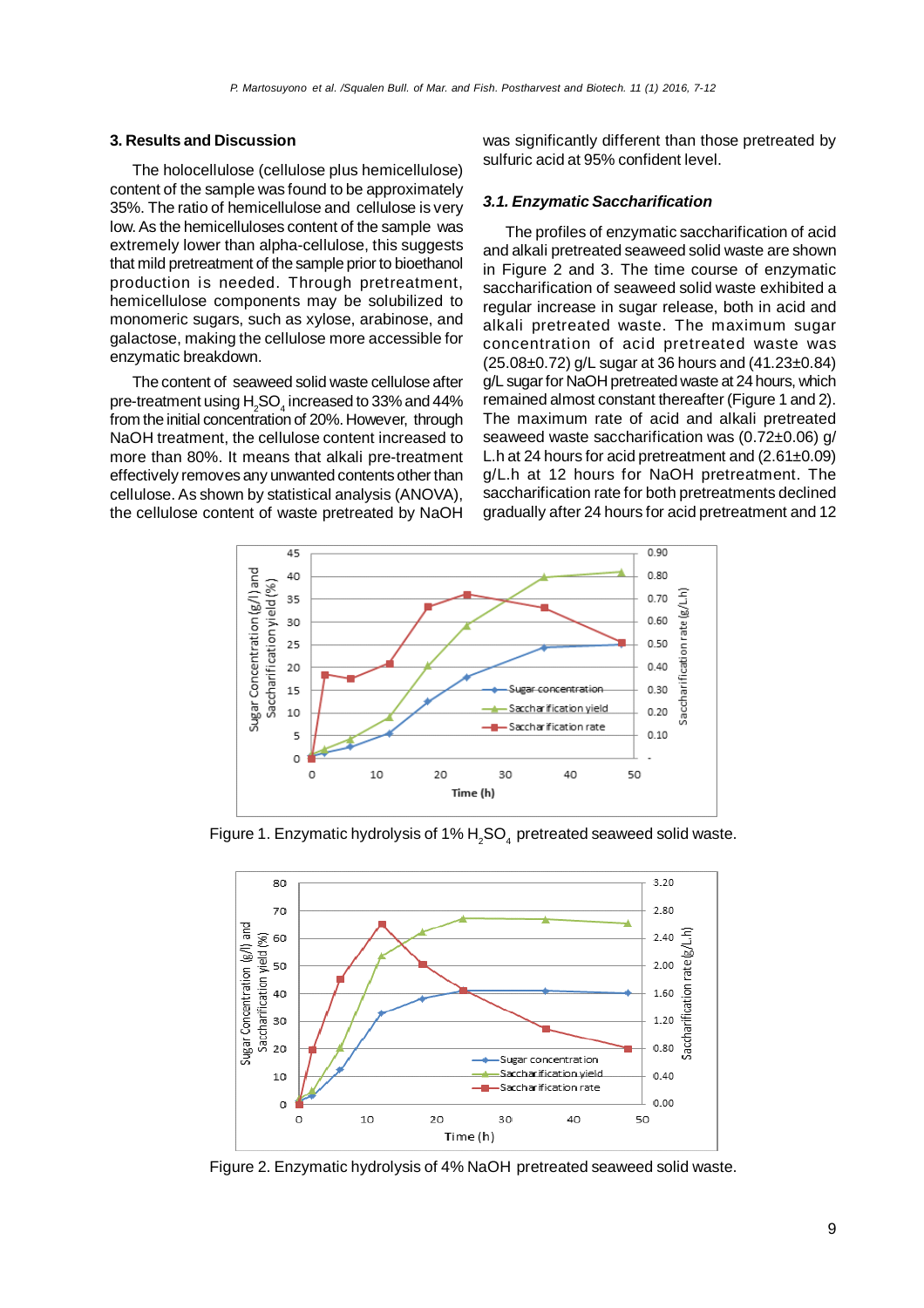| <b>Parameters</b>             | <b>Acid Pretreated</b> | Alkali Pretreated |
|-------------------------------|------------------------|-------------------|
| Sugar concentration (g/l)     | 25.48                  | 40.25             |
| Saccharification yield (g/g)  | 40.93                  | 65.69             |
| Saccharification rate (g/l.h) | 0.51                   | 0.81              |

Table 1. Comparison of saccharification parameters of acid and alkali pretreated solid seaweed waste

hours for NaOH. It shows reciprocal relationship with saccharification efficiency, which is similar to earlier reports on raw seaweed samples (Gupta et al., 2009; Kuhad et al., 2010). Regular decrease in the hydrolysis rate may be attributed to the end product inhibition of the enzymes by glucose and cellobiose (Kuhad et al., 1999).

Optimum saccharification yield of acid pretreated waste (40.93±1.72)% was obtained after 48 hours with a saccharification rate of (0.51±0.02) g/L.h. Higher yield was shown by NaOH pretreated waste (67.29±1.24)% at 24 hours with saccharification rate of (0.81±0.06) g/L.h. Moreover, the saccharification efficiency obtained in this study (68%) was higher than the saccharification efficiency of seaweeds raw material, such as *Ulva pertusa, Alaria crassifolia* and *Gelidium elegans* (Yanagisawa et al., 2011), and *Kappaphycus alvarezii* (Khambhaty et al., 2012).

Diluted sulfuric acid was mixed with biomass to hydrolyze hemicellulose, to xylose, and other sugars, and then continued to break the xylose down to form furfural, which is known as toxic chemicals for enzymatic saccharification. Alkali pretreatment technologies, including lime pretreatment, are rather similar to the Kraft paper pulping technology. The major effect of alkaline pretreatment is the removal of lignin from the biomass, which improves the reactivity of the remaining polysaccharides. In addition, alkali pretreatments remove acetyl and various uronic acid substitutions on hemicellulose that lower the accessibility of the enzyme to hemicellulose and cellulose surface (Chang & Holtzapple, 2000). These facts explain why alkali pretreatment gives better results in sugar concentration during saccharification as well as the ethanol concentration, ethanol yield, and ethanol productivity of alkali pretreated samples followed by enzymatic saccharification are higher than those of acid pretreated samples. Saccharification parameters (sugar concentration, saccharification yield, and saccharification rate) were shown in Table 1.

# *3.2. Fermentation Studies*

Figure 3 and 4 shows changes in sugar and ethanol concentrations in seaweed hydrolysates for 72 hours of fermentation. The fermentation of enzymatic hydrolysates of acid and alkali pretreated samples with *S. cerevisiae* produced maximum ethanol



Figure 3. Fermentation profile of enzymatic hydrolysate of solid seaweed waste pretreated by 1%  $\mathsf{H}_2$ SO $_4$  .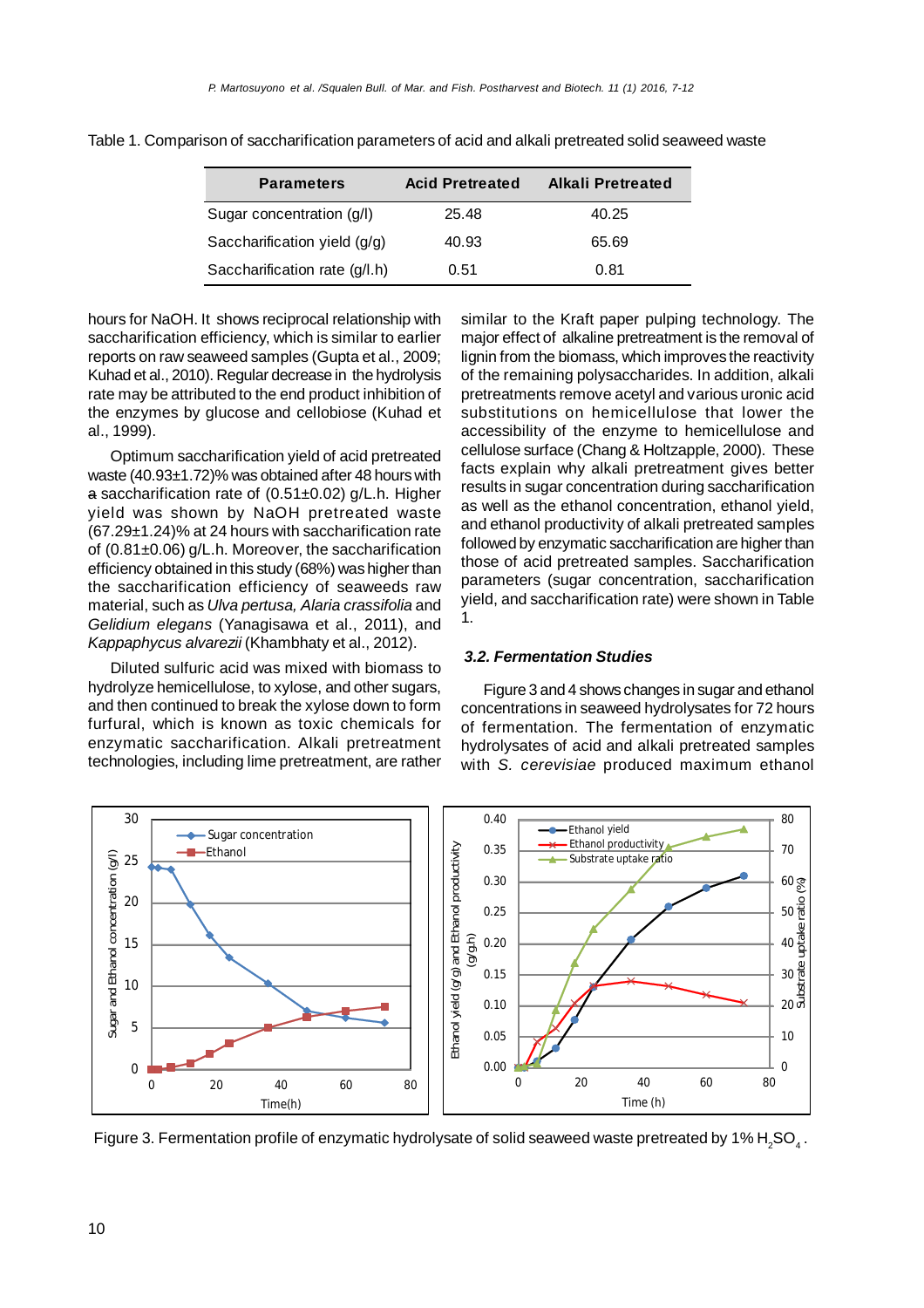

Figure 4. Fermentation profile of enzymatic hydrolysate of solid seaweed waste pretreated by 4% NaOH.

| <b>Parameters</b>                | <b>Acid Pretreated</b> | Alkali Pretreated |
|----------------------------------|------------------------|-------------------|
| max ethanol concentration (g/l)  | 7.52                   | 14.53             |
| max ethanol yield $(g/g)$        | 0.31                   | 0.4               |
| % of theoretical yield           | 62%                    | 80%               |
| max ethanol productivity (g/g.h) | 0.14                   | 0.33              |
| substrate uptake ratio (%)       | 77.0                   | 76.7              |

Table 2. Comparison of fermentation parameters of acid and basic pretreated solid seaweed waste

 $(7.52\pm0.24)$  g/l and  $(14.5\pm0.54)$  g/l respectively after 72 hours fermentation. Maximum ethanol yield  $(0.31\pm0.03)$  g/g and  $(0.40\pm0.02)$  g/g sugar respectively for acid and alkali pretreated samples. The ethanol yields show that alkali pretreated sample produced higher conversion ratio of substrate (80% of theoretical yield) compared to acid pretreated sample (62% of theoretical yield), which was found to be comparatively better than earlier reports on using algal biomass for bioethanol production (Hyeon et al., 2011; Yanagisawa et al., 2011 ). Hyeon and coworkers obtained an ethanol yield of 0.386 (g/g) using *Sargassum sagamianum* biomass, while Yanagisawa et al. (2011) who used *U. pertusa*, *A. crassifolia,* and *G. elegans* biomass for ethanol production reported an ethanol yield of 0.381, 0.281 and 0.376 g/g, respectively. Interestingly, the ethanol yield from seaweed waste used in this experiment was also found comparable with the previously reported ethanol yields from various lignocellulosics materials, such as corncob (0.48 g/g sugars; 96% theoretical yield) (Chen et al., 2007 )

*Prosopis juliflora* (0.49 g/g sugars; 98% theoretical yield) (Gupta et al., 2009), *Lantana camara* (0.48 g/g sugars; 96% theoretical yield) (Kuhad et al., 2010), and newspaper waste (0.39g/g sugars; 78% theoretical yield) (Kuhad et al., 2010).

The yeast used here produced maximum ethanol from enzymatic hydrolysate of seaweed solid waste hydrolysates after 60 hours of fermentation and it declined thereafter (Figure 3 and 4). The decline in ethanol production after 60 hours of fermentation could be attributed to the consumption of accumulated ethanol by the organism as had been observed in the earlier studies (Gupta et al., 2009; Kuhad et al., 2010). According to Ramon-portugal et al. (2004), when ethanol is accumulated in the medium, the microbial population adapts to consume sugar and ethanol simultaneously.

The comparison of some fermentation parameters by *S. cerevisiae* on acid and alkali pretreated samples prior to enzymatic saccharification is shown in Table 2.